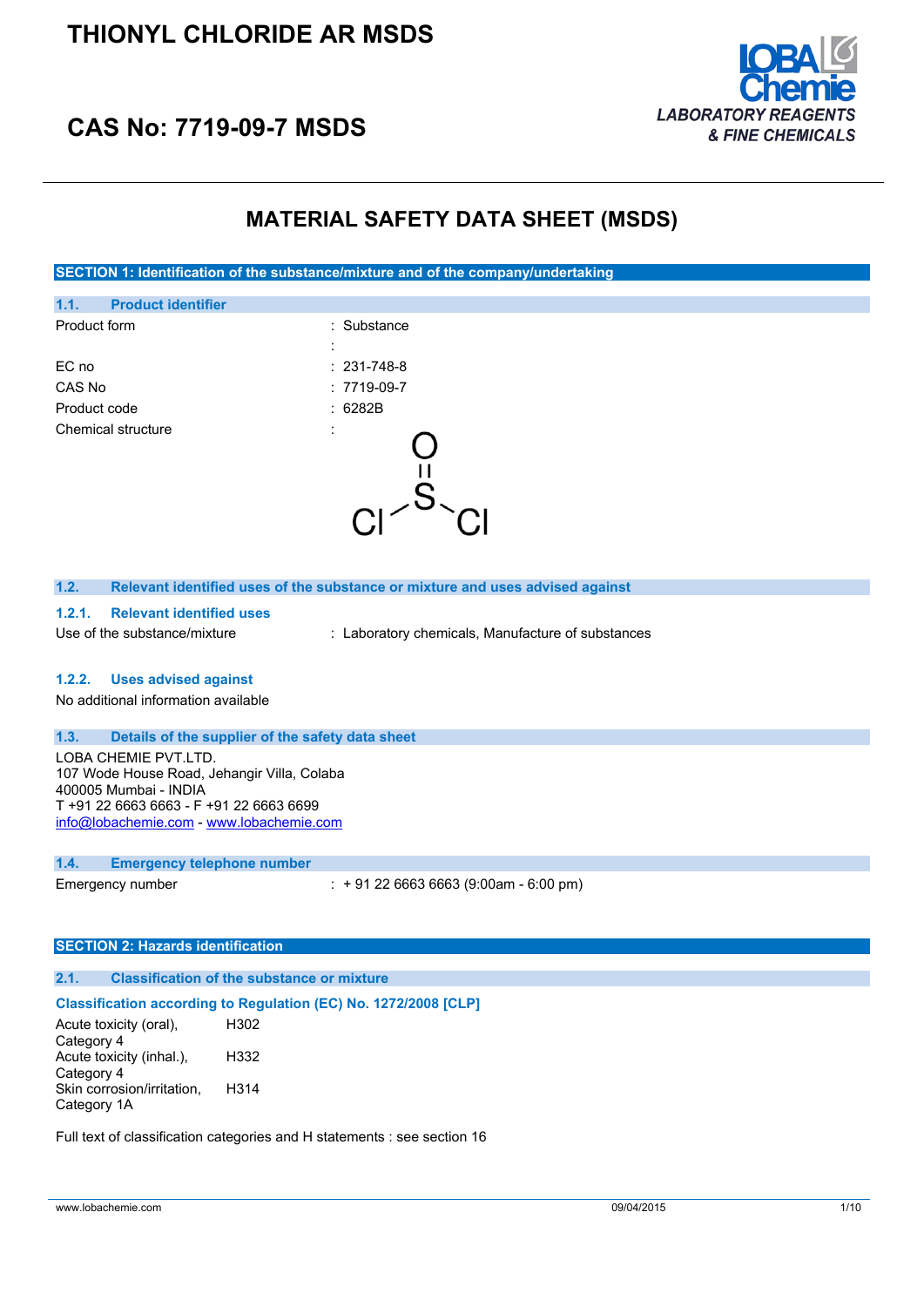#### **Classification according to Directive 67/548/EEC or 1999/45/EC**

Xn; R20/22 C; R35 R14 R29 Full text of R-phrases: see section 16

#### **Adverse physicochemical, human health and environmental effects** No additional information available

| 2.2.<br><b>Label elements</b>                              |                                                                                                                                                                                                                                                                                                          |
|------------------------------------------------------------|----------------------------------------------------------------------------------------------------------------------------------------------------------------------------------------------------------------------------------------------------------------------------------------------------------|
| Labelling according to Regulation (EC) No. 1272/2008 [CLP] |                                                                                                                                                                                                                                                                                                          |
| Hazard pictograms (CLP)                                    |                                                                                                                                                                                                                                                                                                          |
|                                                            | GHS05<br>GHS07                                                                                                                                                                                                                                                                                           |
| Signal word (CLP)                                          | : Danger                                                                                                                                                                                                                                                                                                 |
| Hazard statements (CLP)                                    | $\pm$ H302+H332 - Harmful if swallowed or if inhaled<br>H314 - Causes severe skin burns and eye damage                                                                                                                                                                                                   |
| Precautionary statements (CLP)                             | : P280 - Wear protective gloves/protective clothing/eye protection/face protection<br>P305+P351+P338 - IF IN EYES: Rinse cautiously with water for several minutes.<br>Remove contact lenses, if present and easy to do. Continue rinsing<br>P310 - Immediately call a POISON CENTER or doctor/physician |

#### **2.3. Other hazards**

No additional information available

#### **SECTION 3: Composition/information on ingredients**

#### **3.1. Substance**

| <b>Name</b>         | <b>Product identifier</b>               | $\frac{9}{6}$ |
|---------------------|-----------------------------------------|---------------|
| THIONYL CHLORIDE AR | (CAS No) 7719-09-7<br>(EC no) 231-748-8 | 100           |

Full text of R- and H-phrases: see section 16

### **3.2. Mixture**

Not applicable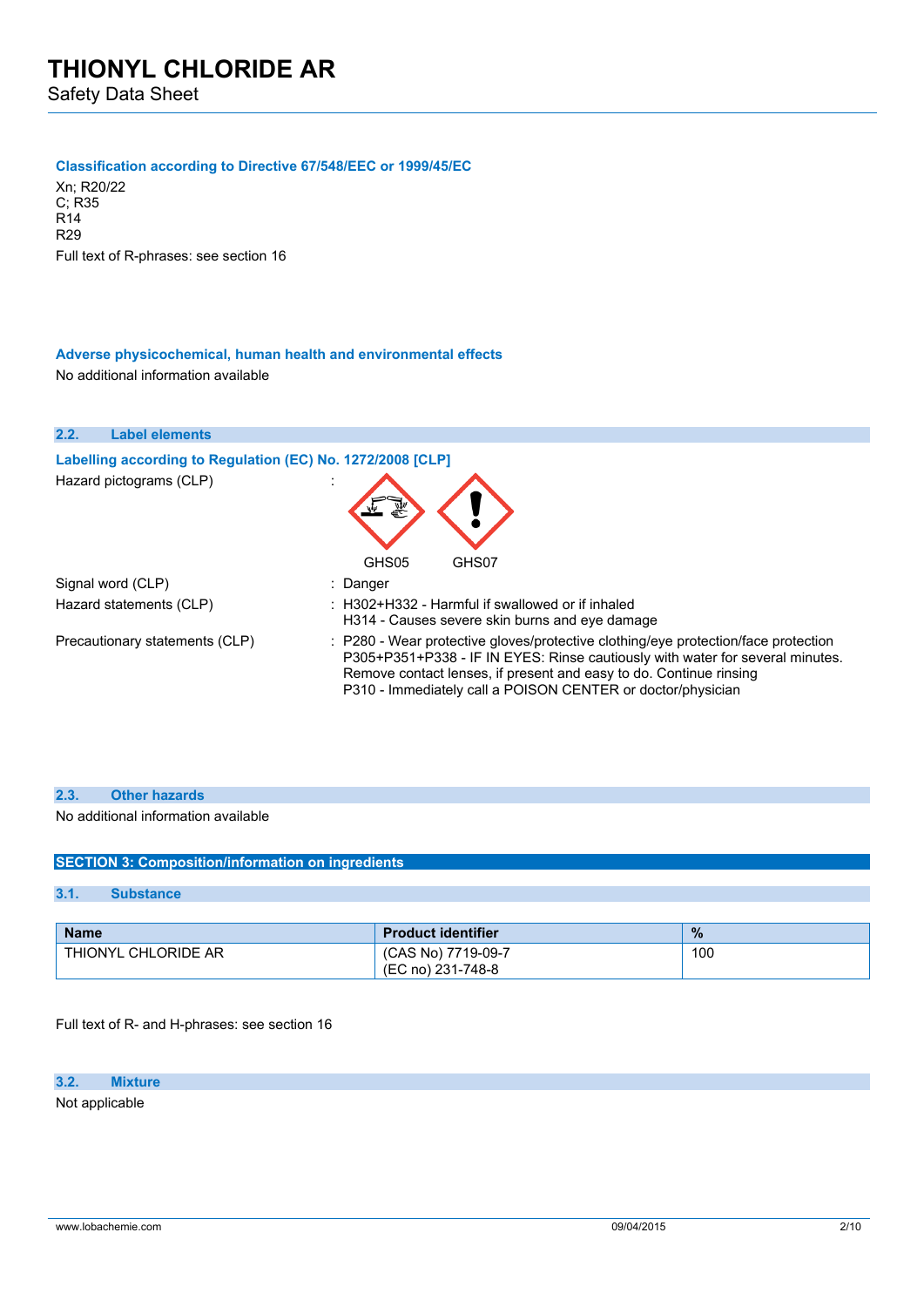Safety Data Sheet

## **SECTION 4: First aid measures**

| 4.1.<br><b>Description of first aid measures</b>                    |                                                                                                                                                                                  |
|---------------------------------------------------------------------|----------------------------------------------------------------------------------------------------------------------------------------------------------------------------------|
| First-aid measures after inhalation                                 | : Remove victim to fresh air and keep at rest in a position comfortable for breathing.<br>Immediately call a POISON CENTER or doctor/physician.                                  |
| First-aid measures after skin contact                               | : Remove/Take off immediately all contaminated clothing. Rinse skin with<br>water/shower. Immediately call a POISON CENTER or doctor/physician.                                  |
| First-aid measures after eye contact                                | Rinse cautiously with water for several minutes. Remove contact lenses, if present<br>and easy to do. Continue rinsing. Immediately call a POISON CENTER or<br>doctor/physician. |
| First-aid measures after ingestion                                  | Rinse mouth. Call a POISON CENTER or doctor/physician if you feel unwell. Do<br>NOT induce vomiting. Immediately call a POISON CENTER or doctor/physician.                       |
| 4.2.<br>Most important symptoms and effects, both acute and delayed |                                                                                                                                                                                  |
| Symptoms/injuries                                                   | : Causes severe skin burns and eye damage.                                                                                                                                       |
| Symptoms/injuries after inhalation                                  | $:$ Harmful if inhaled.                                                                                                                                                          |
| Symptoms/injuries after ingestion                                   | : Harmful if swallowed.                                                                                                                                                          |
|                                                                     |                                                                                                                                                                                  |
| 4.3.                                                                | Indication of any immediate medical attention and special treatment needed                                                                                                       |
| Treat symptomatically.                                              |                                                                                                                                                                                  |
| <b>SECTION 5: Firefighting measures</b>                             |                                                                                                                                                                                  |
|                                                                     |                                                                                                                                                                                  |
| 5.1.<br><b>Extinguishing media</b>                                  |                                                                                                                                                                                  |
| Suitable extinguishing media                                        | : dry chemical powder, alcohol-resistant foam, carbon dioxide (CO2).                                                                                                             |
| Unsuitable extinguishing media                                      | : Do not use a heavy water stream.                                                                                                                                               |
|                                                                     |                                                                                                                                                                                  |
| 5.2.<br>Special hazards arising from the substance or mixture       |                                                                                                                                                                                  |
| No additional information available                                 |                                                                                                                                                                                  |
| 5.3.<br><b>Advice for firefighters</b>                              |                                                                                                                                                                                  |
| Protection during firefighting                                      | : Do not attempt to take action without suitable protective equipment.                                                                                                           |
| <b>SECTION 6: Accidental release measures</b>                       |                                                                                                                                                                                  |
| 6.1.                                                                | Personal precautions, protective equipment and emergency procedures                                                                                                              |
|                                                                     |                                                                                                                                                                                  |
| 6.1.1.<br>For non-emergency personnel                               |                                                                                                                                                                                  |
| <b>Emergency procedures</b>                                         | : Evacuate unnecessary personnel.                                                                                                                                                |
| 6.1.2.<br><b>For emergency responders</b>                           |                                                                                                                                                                                  |
| Protective equipment                                                | : Use personal protective equipment as required.                                                                                                                                 |
| <b>Emergency procedures</b>                                         | : Stop release.                                                                                                                                                                  |
|                                                                     |                                                                                                                                                                                  |
| 6.2.<br><b>Environmental precautions</b>                            |                                                                                                                                                                                  |
| Avoid release to the environment.                                   |                                                                                                                                                                                  |
| 6.3.<br>Methods and material for containment and cleaning up        |                                                                                                                                                                                  |
| Methods for cleaning up                                             | : Collect spillage. On land, sweep or shovel into suitable containers. Soak up spills<br>with inert solids, such as clay or diatomaceous earth as soon as possible.              |
| <b>Reference to other sections</b><br>6.4.                          |                                                                                                                                                                                  |
| No additional information available                                 |                                                                                                                                                                                  |
| <b>SECTION 7: Handling and storage</b>                              |                                                                                                                                                                                  |
|                                                                     |                                                                                                                                                                                  |
| 7.1.<br><b>Precautions for safe handling</b>                        |                                                                                                                                                                                  |
| Precautions for safe handling                                       | : Do not breathe dust/fume/gas/mist/vapours/spray. Avoid contact during<br>pregnancy/while nursing.                                                                              |
| Hygiene measures                                                    | Do not eat, drink or smoke when using this product. Wash  thoroughly after                                                                                                       |
|                                                                     | handling.                                                                                                                                                                        |
| www.lobachemie.com                                                  | 09/04/2015<br>3/10                                                                                                                                                               |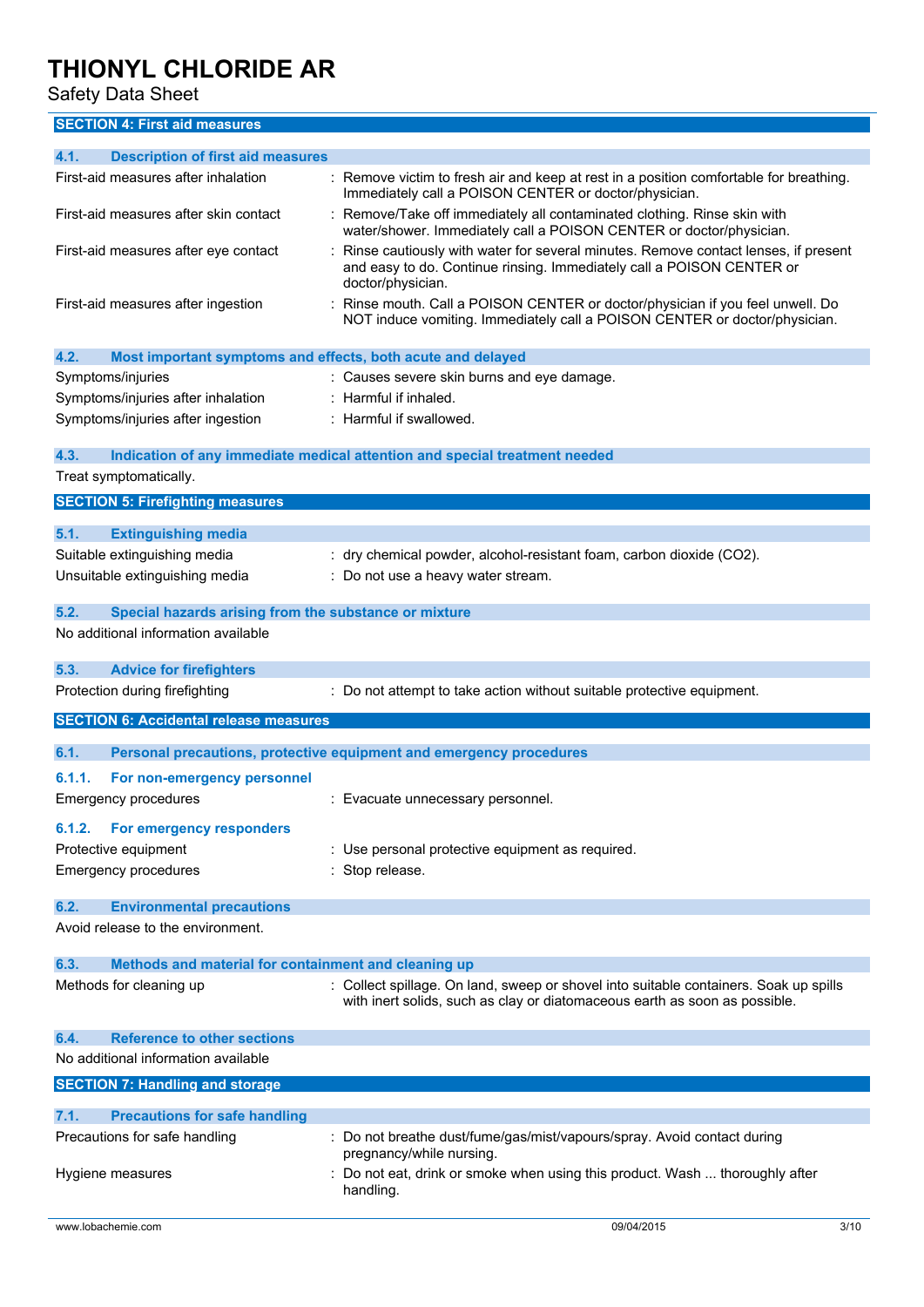Safety Data Sheet

| 7.2.                                                    | Conditions for safe storage, including any incompatibilities                                                             |  |
|---------------------------------------------------------|--------------------------------------------------------------------------------------------------------------------------|--|
|                                                         |                                                                                                                          |  |
| <b>Technical measures</b>                               | : Comply with applicable regulations.                                                                                    |  |
| Storage conditions                                      | : Store in original container. Keep container tightly closed. Store in a dry place. Store<br>in a well-ventilated place. |  |
| 7.3.<br><b>Specific end use(s)</b>                      |                                                                                                                          |  |
| No additional information available                     |                                                                                                                          |  |
| <b>SECTION 8: Exposure controls/personal protection</b> |                                                                                                                          |  |
| 8.1.<br><b>Control parameters</b>                       |                                                                                                                          |  |
| No additional information available                     |                                                                                                                          |  |
|                                                         |                                                                                                                          |  |
|                                                         |                                                                                                                          |  |

| 8.2.<br><b>Exposure controls</b>                              |                                     |
|---------------------------------------------------------------|-------------------------------------|
| Hand protection                                               | : protective gloves                 |
| Eye protection                                                | : Chemical goggles or face shield   |
| Skin and body protection                                      | : Wear suitable protective clothing |
| Respiratory protection                                        | : Wear respiratory protection       |
| <b>SECTION 9: Physical and chemical properties</b>            |                                     |
| Information on basic physical and chemical properties<br>9.1. |                                     |
| Physical state                                                | : Liquid                            |
| Molecular mass                                                | : 118.57 g/mol                      |
| Colour                                                        | : Clear colorless to pale yellow.   |
| Odour                                                         | : characteristic, pungent odor.     |
| Odour threshold                                               | : No data available                 |
| pH                                                            | : No data available                 |
| Relative evaporation rate (butylacetate=1)                    | : No data available                 |
| Melting point                                                 | $: -105 °C$                         |
| Freezing point                                                | : No data available                 |
| Boiling point                                                 | $:79^{\circ}$ C                     |
| Flash point                                                   | : No data available                 |
| Auto-ignition temperature                                     | : No data available                 |
| Decomposition temperature                                     | : No data available                 |
| Flammability (solid, gas)                                     | : No data available                 |
| Vapour pressure                                               | : 129 hPa at 20 °C                  |
| Relative vapour density at 20 °C                              | : 4.1                               |
| Relative density                                              | : No data available                 |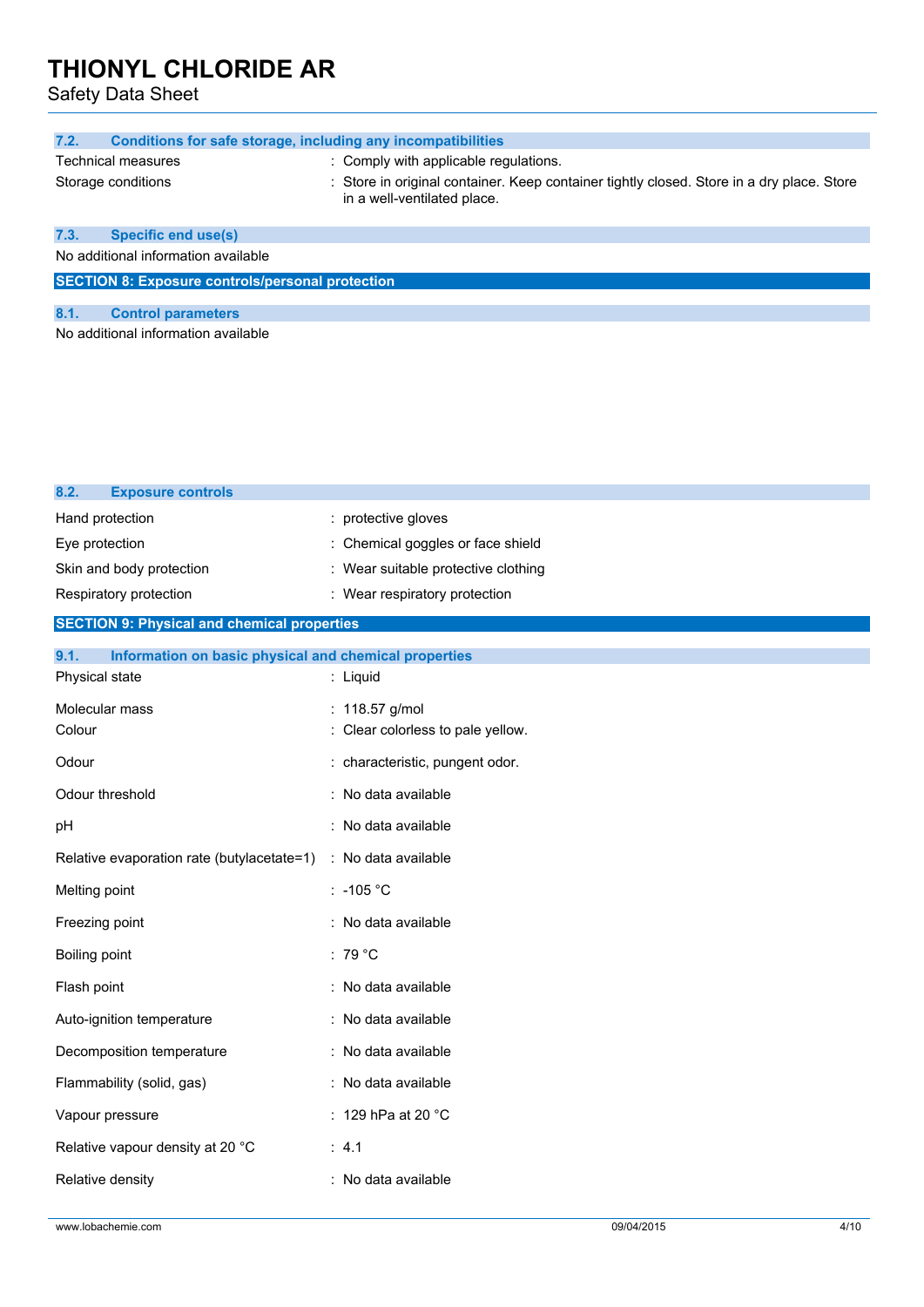## Safety Data Sheet

| Density<br>Solubility       | : 1.64 g/cm <sup>3</sup><br>: Water: Decomposed by water |
|-----------------------------|----------------------------------------------------------|
| Log Pow                     | : No data available                                      |
| Viscosity, kinematic        | : No data available                                      |
| Viscosity, dynamic          | : No data available                                      |
| <b>Explosive properties</b> | : No data available                                      |
| Oxidising properties        | : No data available                                      |
| <b>Explosive limits</b>     | : No data available                                      |

| <b>Other information</b><br>9.2.                     |  |  |
|------------------------------------------------------|--|--|
| No additional information available                  |  |  |
| <b>SECTION 10: Stability and reactivity</b>          |  |  |
| 10.1.<br><b>Reactivity</b>                           |  |  |
| No additional information available                  |  |  |
| 10.2.<br><b>Chemical stability</b>                   |  |  |
| Stable under normal conditions of use.               |  |  |
| <b>Possibility of hazardous reactions</b><br>10.3.   |  |  |
| No additional information available                  |  |  |
| <b>Conditions to avoid</b><br>10.4.                  |  |  |
| Direct sunlight.                                     |  |  |
| <b>Incompatible materials</b><br>10.5.               |  |  |
| No additional information available                  |  |  |
| 10.6.<br><b>Hazardous decomposition products</b>     |  |  |
| Thermal decomposition generates : Corrosive vapours. |  |  |
| <b>SECTION 11: Toxicological information</b>         |  |  |

| Information on toxicological effects<br>11.1.         |                                                               |
|-------------------------------------------------------|---------------------------------------------------------------|
| Acute toxicity                                        | : Oral: Harmful if swallowed, Inhalation: Harmful if inhaled. |
| Skin corrosion/irritation                             | : Causes severe skin burns and eye damage.                    |
| Serious eye damage/irritation                         | : Serious eye damage, category 1, implicit                    |
| Respiratory or skin sensitisation                     | : Not classified                                              |
| Germ cell mutagenicity                                | : Not classified                                              |
| Carcinogenicity                                       | : Not classified                                              |
| Reproductive toxicity                                 | : Not classified                                              |
| Specific target organ toxicity (single<br>exposure)   | : Not classified                                              |
| Specific target organ toxicity (repeated<br>exposure) | : Not classified                                              |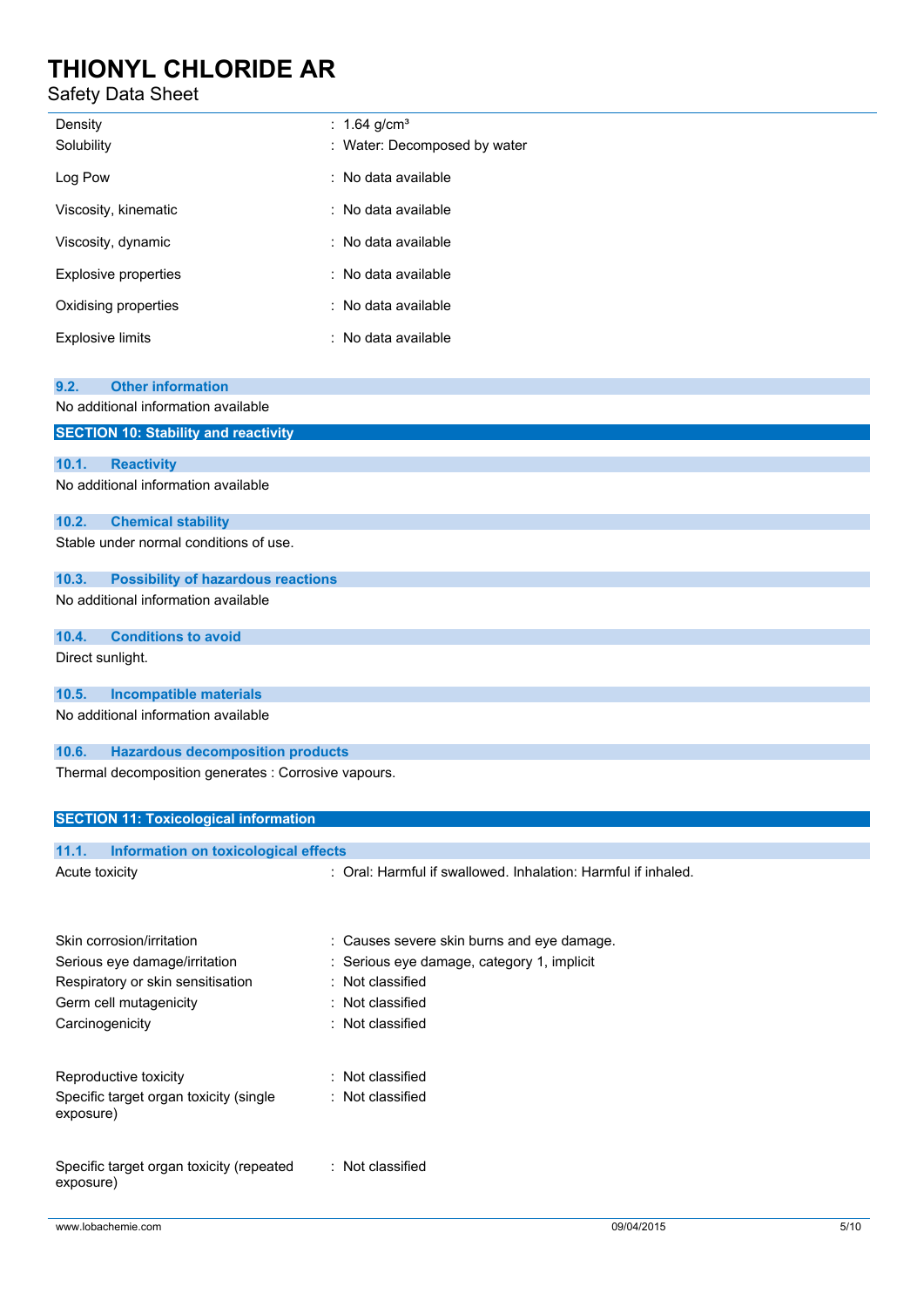Safety Data Sheet

| Aspiration hazard                                                                 | : Not classified                                                |  |
|-----------------------------------------------------------------------------------|-----------------------------------------------------------------|--|
| : Harmful if swallowed.<br>Potential adverse human health effects<br>and symptoms |                                                                 |  |
| <b>SECTION 12: Ecological information</b>                                         |                                                                 |  |
|                                                                                   |                                                                 |  |
| <b>Toxicity</b><br>12.1.                                                          |                                                                 |  |
| No additional information available                                               |                                                                 |  |
|                                                                                   |                                                                 |  |
|                                                                                   |                                                                 |  |
|                                                                                   |                                                                 |  |
|                                                                                   |                                                                 |  |
|                                                                                   |                                                                 |  |
| 12.2.<br><b>Persistence and degradability</b>                                     |                                                                 |  |
| No additional information available                                               |                                                                 |  |
|                                                                                   |                                                                 |  |
|                                                                                   |                                                                 |  |
| 12.3.<br><b>Bioaccumulative potential</b>                                         |                                                                 |  |
| No additional information available                                               |                                                                 |  |
|                                                                                   |                                                                 |  |
| 12.4.<br><b>Mobility in soil</b>                                                  |                                                                 |  |
| No additional information available                                               |                                                                 |  |
|                                                                                   |                                                                 |  |
|                                                                                   |                                                                 |  |
| 12.5.<br><b>Results of PBT and vPvB assessment</b>                                |                                                                 |  |
| No additional information available                                               |                                                                 |  |
|                                                                                   |                                                                 |  |
|                                                                                   |                                                                 |  |
| <b>Other adverse effects</b><br>12.6.                                             |                                                                 |  |
| No additional information available                                               |                                                                 |  |
|                                                                                   |                                                                 |  |
| <b>SECTION 13: Disposal considerations</b>                                        |                                                                 |  |
| 13.1.<br><b>Waste treatment methods</b>                                           |                                                                 |  |
| Product/Packaging disposal                                                        | : Dispose of contents/container to                              |  |
| recommendations                                                                   |                                                                 |  |
| Additional information                                                            | : Do not allow water (or moist air) contact with this material. |  |
|                                                                                   |                                                                 |  |
| <b>SECTION 14: Transport information</b>                                          |                                                                 |  |
| In accordance with ADR / RID / IMDG / IATA / ADN                                  |                                                                 |  |
|                                                                                   |                                                                 |  |
|                                                                                   |                                                                 |  |

| <b>UN number</b><br>14.1.        |                    |
|----------------------------------|--------------------|
| UN-No. (ADR)                     | : 1836             |
| UN-No. (IMDG)                    | : 1836             |
| UN-No.(IATA)                     | : 1836             |
| UN-No.(ADN)                      | : 1836             |
| UN-No. (RID)                     | : 1836             |
|                                  |                    |
| 14.2.<br>UN proper shipping name |                    |
| Proper Shipping Name (ADR)       | : THIONYL CHLORIDE |
| Proper Shipping Name (IMDG)      | : THIONYL CHLORIDE |
| Proper Shipping Name (IATA)      | : THIONYL CHLORIDE |
|                                  |                    |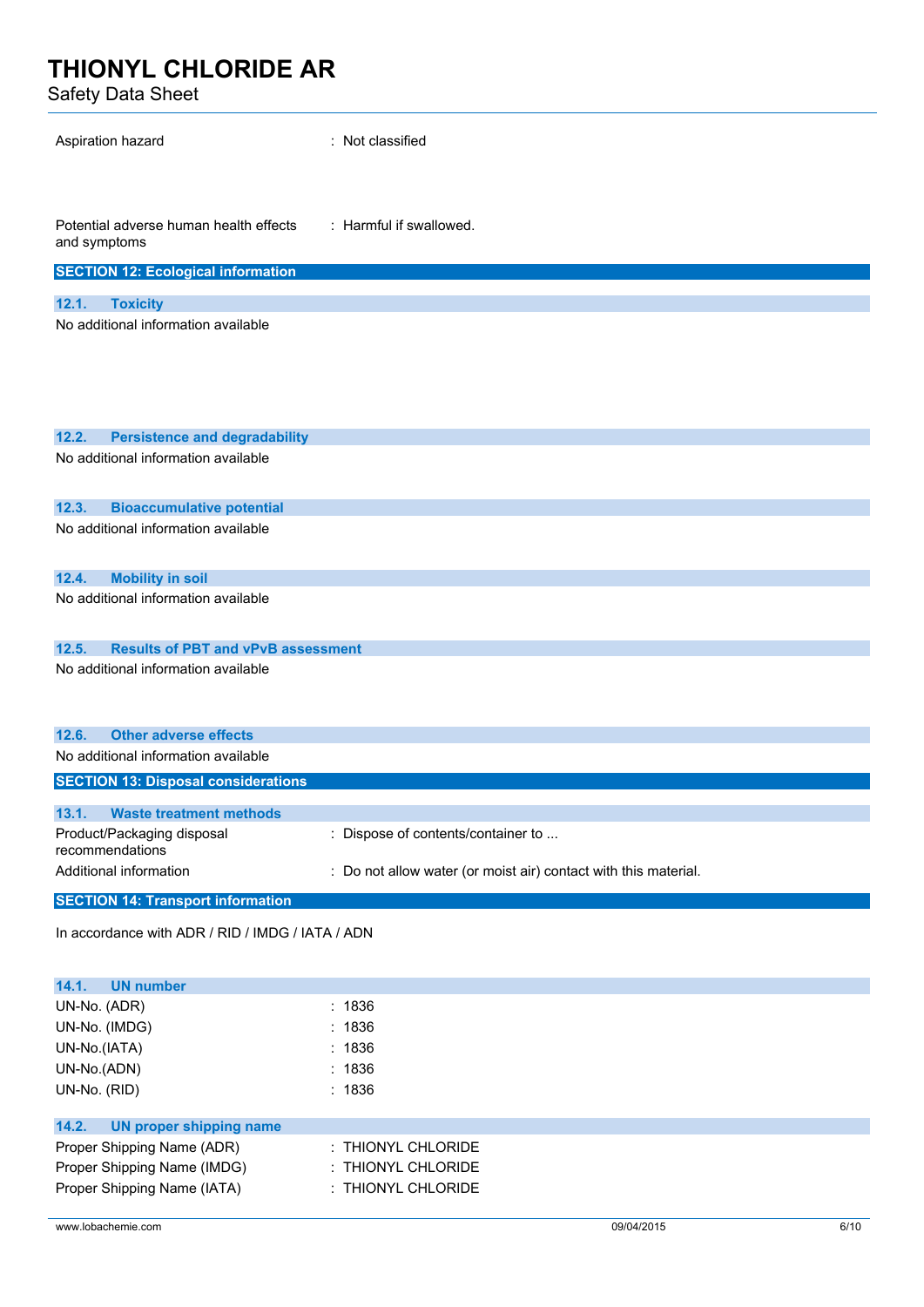## Safety Data Sheet

| Proper Shipping Name (ADN)            | : THIONYL CHLORIDE                      |
|---------------------------------------|-----------------------------------------|
| Proper Shipping Name (RID)            | : THIONYL CHLORIDE                      |
| Transport document description (ADR)  | : UN 1836 THIONYL CHLORIDE, 8, I, $(E)$ |
| Transport document description (IMDG) | : UN 1836 THIONYL CHLORIDE, 8, I        |
| Transport document description (IATA) | : UN 1836 THIONYL CHLORIDE, 8           |
| Transport document description (ADN)  | : UN 1836 THIONYL CHLORIDE, 8, I        |
| Transport document description (RID)  | : UN 1836 THIONYL CHLORIDE, 8, I        |
|                                       |                                         |
|                                       |                                         |

### **14.3. Transport hazard class(es)**

### **ADR**

Transport hazard class(es) (ADR) : 8 Danger labels (ADR) : 8



#### **IMDG**

| Transport hazard class(es) (IMDG) | : 8 |
|-----------------------------------|-----|
| Danger labels (IMDG)              | : 8 |



### **IATA**

Transport hazard class(es) (IATA) : 8

### **ADN**

| Transport hazard class(es) (ADN) | : 8 |
|----------------------------------|-----|
| Danger labels (ADN)              | : 8 |

## **RID**

Transport hazard class(es) (RID) : 8 Danger labels (RID) : 8







| 14.4.<br><b>Packing group</b> |                             |            |      |
|-------------------------------|-----------------------------|------------|------|
| Packing group (ADR)           | ÷.                          |            |      |
| Packing group (IMDG)          | ÷.                          |            |      |
| Packing group (IATA)          | $\therefore$ Not applicable |            |      |
| Packing group (ADN)           | ÷П                          |            |      |
|                               |                             |            |      |
| www.lobachemie.com            |                             | 09/04/2015 | 7/10 |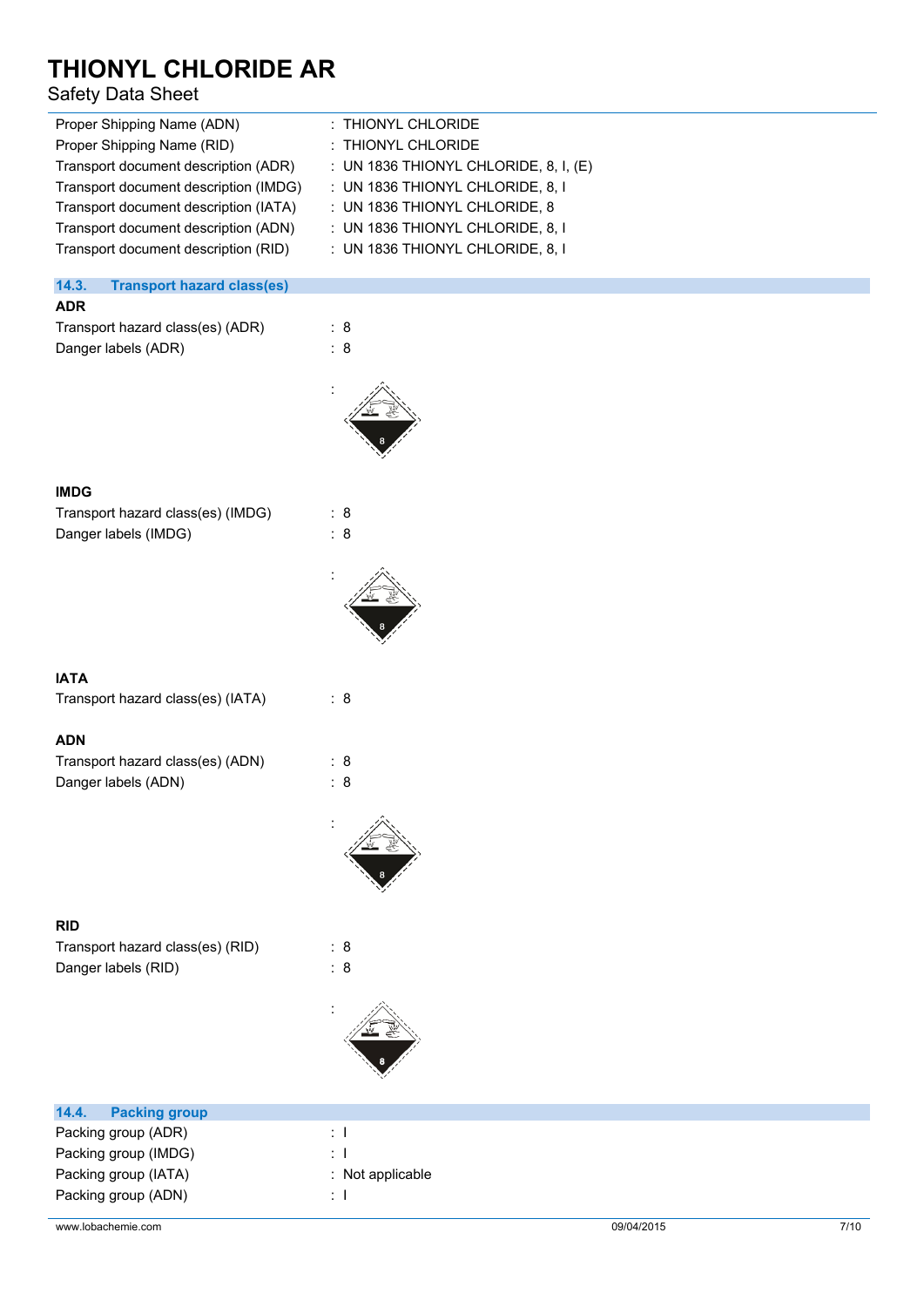Safety Data Sheet

| Packing group (RID)                   | ÷Т                                       |
|---------------------------------------|------------------------------------------|
| <b>Environmental hazards</b><br>14.5. |                                          |
| Dangerous for the environment         | : No                                     |
| Marine pollutant                      | : No                                     |
| Other information                     | : No supplementary information available |

### **14.6. Special precautions for user - Overland transport** Classification code (ADR) : C1 Limited quantities (ADR) : 0 Excepted quantities (ADR) : E0 Packing instructions (ADR) : P802 Mixed packing provisions (ADR) : MP8, MP17 Portable tank and bulk container : T10 instructions (ADR) Portable tank and bulk container special : TP2 provisions (ADR) Tank code (ADR) : L10BH Vehicle for tank carriage : AT Transport category (ADR) : 1 Special provisions for carriage - Operation : S20 (ADR) Hazard identification number (Kemler No.) : X88 Orange plates **X88** 1836 Tunnel restriction code (ADR) : E EAC code : 4WE APP code : B **- Transport by sea** Limited quantities (IMDG) : 0

| Excepted quantities (IMDG)     | $\mathsf{E}$ E0 |
|--------------------------------|-----------------|
| Packing instructions (IMDG)    | : P802          |
| Tank instructions (IMDG)       | $:$ T10         |
| Tank special provisions (IMDG) | $:$ TP2, TP13   |
| EmS-No. (Fire)                 | $: F-A$         |
| EmS-No. (Spillage)             | $:$ S-B         |
| Stowage category (IMDG)        | : C             |
| Stowage and handling (IMDG)    | $:$ SW2         |
| MFAG-No                        | : 137           |
| - Air transport                |                 |
| PCA Limited quantities (IATA)  | : Forbidden     |

| $\overline{1}$ CA Limited guarities (IATA)      | . . uuuutii |
|-------------------------------------------------|-------------|
| PCA limited quantity max net quantity<br>(IATA) | : Forbidden |
| PCA packing instructions (IATA)                 | : Forbidden |
| PCA max net quantity (IATA)                     | : Forbidden |
| CAO packing instructions (IATA)                 | : Forbidden |
| CAO max net quantity (IATA)                     | : Forbidden |
| Special provision (IATA)                        | : A2        |
| ERG code (IATA)                                 | : 8W        |
|                                                 |             |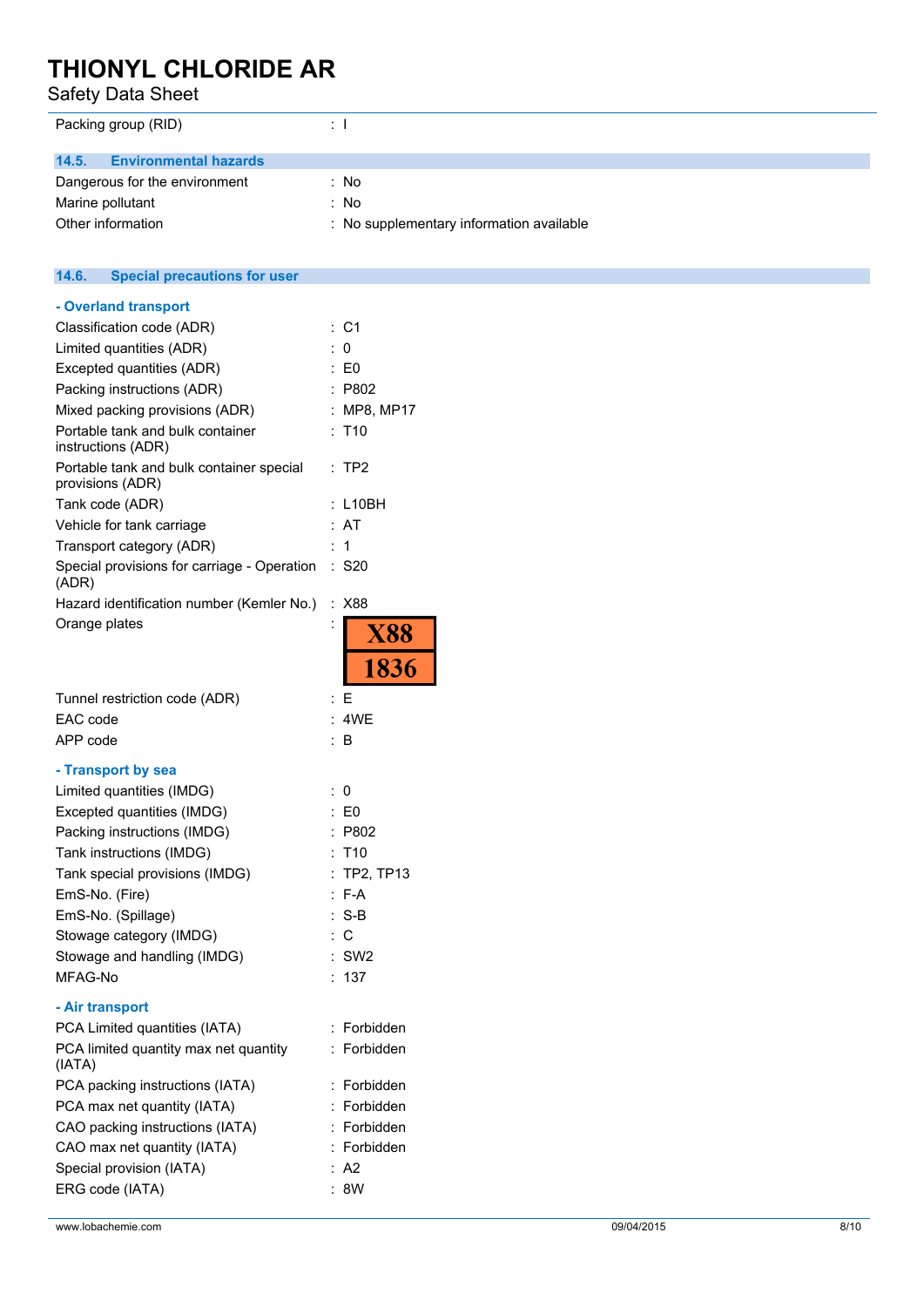Safety Data Sheet

# **- Inland waterway transport**

| Classification code (ADN)                                    | : C1            |
|--------------------------------------------------------------|-----------------|
| Limited quantities (ADN)                                     | : 0             |
| Excepted quantities (ADN)                                    | $\mathsf{E}$ E0 |
| Equipment required (ADN)                                     | $:$ PP, EP      |
| Number of blue cones/lights (ADN)                            | : 0             |
| - Rail transport                                             |                 |
| Classification code (RID)                                    | : C1            |
| Limited quantities (RID)                                     | : 0             |
| Excepted quantities (RID)                                    | : E0            |
| Packing instructions (RID)                                   | : P802          |
| Mixed packing provisions (RID)                               | : MP8, MP17     |
| Portable tank and bulk container<br>instructions (RID)       | : T10           |
| Portable tank and bulk container special<br>provisions (RID) | $:$ TP2         |
| Tank codes for RID tanks (RID)                               | : L10BH         |
| Special provisions for RID tanks (RID)                       | : TU38, TE22    |
| Transport category (RID)                                     | -1              |
| Hazard identification number (RID)                           | : X88           |

### **14.7. Transport in bulk according to Annex II of MARPOL 73/78 and the IBC Code**

Not applicable

### **SECTION 15: Regulatory information**

**15.1. Safety, health and environmental regulations/legislation specific for the substance or mixture**

#### **15.1.1. EU-Regulations**

### No REACH Annex XVII restrictions

THIONYL CHLORIDE AR is not on the REACH Candidate List THIONYL CHLORIDE AR is not on the REACH Annex XIV List

#### **15.1.2. National regulations**

#### **Germany**

| AwSV/VwVwS Annex reference                                                     | : Water hazard class (WGK) 1, slightly hazardous to water (Classification according to<br>VwVwS, Annex 2; WGK No 1244) |
|--------------------------------------------------------------------------------|------------------------------------------------------------------------------------------------------------------------|
| 12th Ordinance Implementing the Federal<br>Immission Control Act - 12. BlmSchV | : Is not subject of the 12. BlmSchV (Hazardous Incident Ordinance)                                                     |

#### **Denmark**

| Recommendations Danish Regulation | : Young people below the age of 18 years are not allowed to use the product |
|-----------------------------------|-----------------------------------------------------------------------------|
|-----------------------------------|-----------------------------------------------------------------------------|